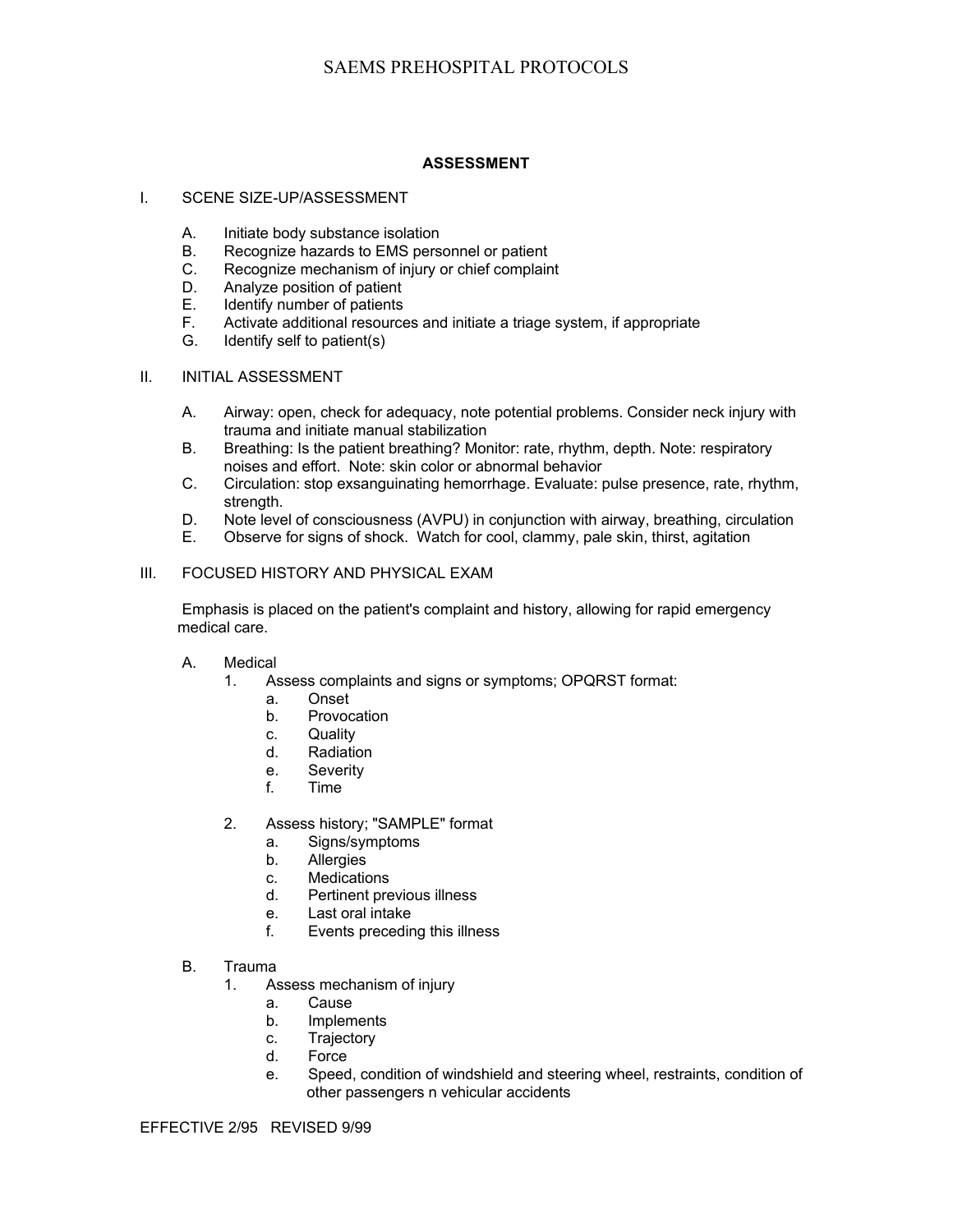# SAEMS PREHOSPITAL PROTOCOLS

- 2. Inspect and palpate each body region, look and feel for the following
	- a. Deformities
	- b. Contusions
	- c. Abrasions
	- d. Punctures/penetrations
	- e. Burns
	- f. Tenderness
	- g. Lacerations
	- h. Swelling

## IV. DETAILED PHYSICAL ASSESSMENT

A detailed physical assessment should be completed based on the patient's chief complaint.

- A. Vital Signs: pulse, blood pressure, respiratory rate and quality, skin condition.
	- 1. Repeat according to patient condition. Attempt at least one more set.
	- 2. Observe, record and report any changes in patient condition that deviate from the initial assessment.
- B. Perform a detailed physical examination on the patient to gather additional information.
	- 1. As you inspect and palpate each body region, look and feel for the following
		- a. Deformities
		- b. Contusions
		- c. Abrasions
		- d. Punctures/penetrations
		- e. Burns
		- f. Tenderness
		- g. Lacerations
		- h. Swelling
- 2. During assessment of the head also include
	- a. Drainage from the ears
	- b. Discoloration of eyes
	- c. Pupil reactivity
	- d. Presence of foreign bodies
	- e. Blood in anterior chamber of eyes
	- f. Drainage and bleeding from nose
	- 3. During assessment of the neck also include
		- a. Jugular vein distention
		- b. Presence of crepitus
	- 4. During assessment of the chest also include
		- a. Presence of crepitus
		- b. Paradoxical motion
		- c. Presence, absence, and equality of breath sounds
	- 5. During assessment of abdomen also include
		- a. Firmness
		- b. Distention
	- 6. During assessment of pelvis also include gentle flexion and compression of the pelvic ring to determine stability if patient does not complain of pain

EFFECTIVE 2/95 REVISED 9/99